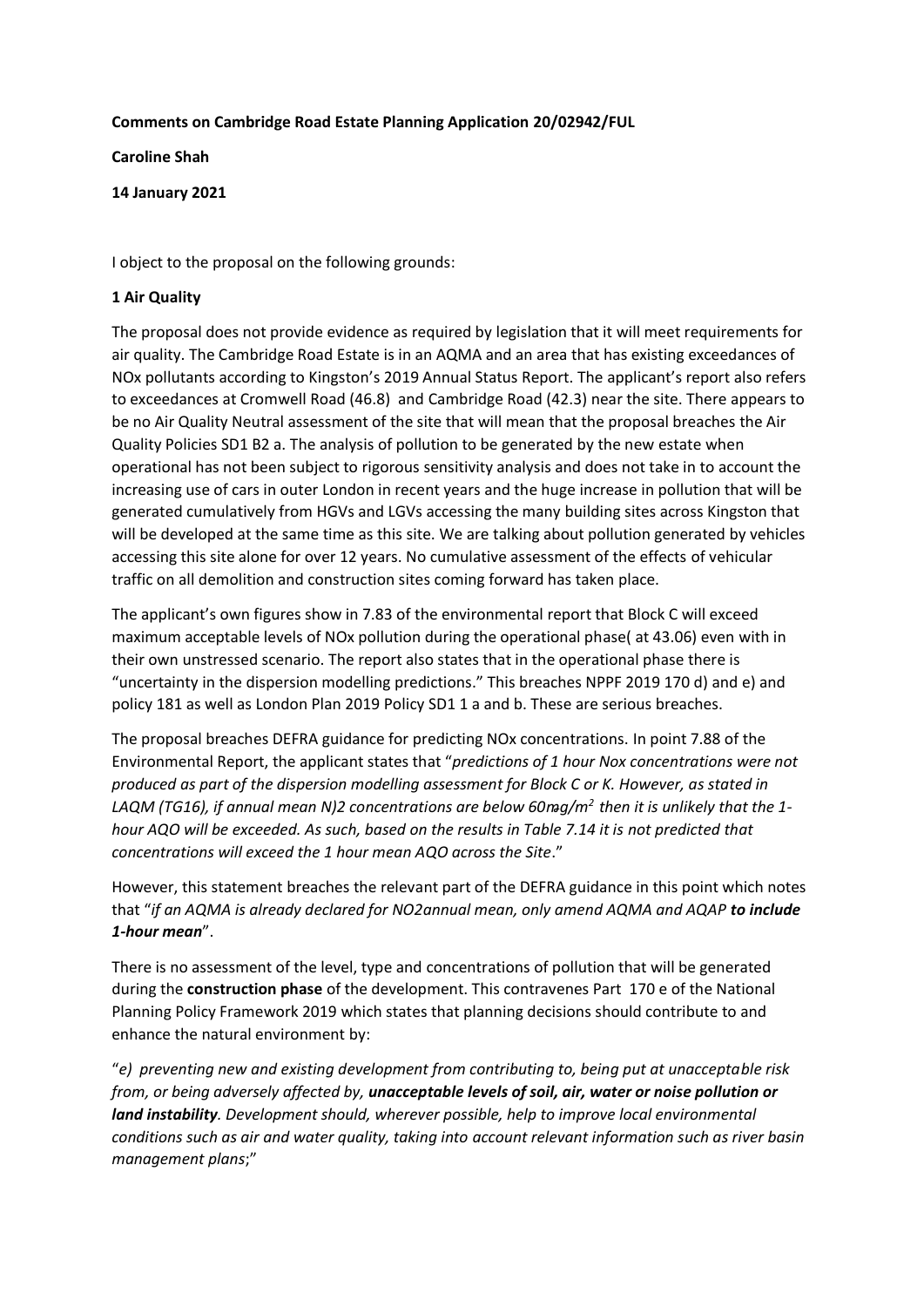It also contravenes policy 181 of the NPPF 2019 which states that:

"*planning decisions should sustain and contribute towards compliance with relevant limit values…for pollutants, taking in to account AQMAs and cumulative impacts from individual sites in local areas*"

# *There is no assessment of the effect of demolition and construction activities over 12 years on the health of the construction workers.*

This is despite the recognition that major levels of air and particulate pollution will be generated by demolition and construction works. There is no evidence that workers' health on the site will not be affected by works. The environmental report states that the effects of dust emissions and dust soiling on site will be MAJOR. This situation alone is a reason to refuse this application.

In addition, government guidance on Control of Dust and Emissions from Construction and Demolition and on use of Non-Road Mobile Machinery do not lay down minimum requirements that must be met, but rather encourage developers to adhere to best practice. The system is based on self-certification with auditing by over-stretched local authorities who are often failing to ensure any kind of compliance.

It is not legally right that a development that will provide 70% of its dwellings that will be for the private market at exorbitant prices should be built at the expense of poorer workers' health and even their lives.

## **I draw your attention to the landmark and recent ruling at Southwark Coroner's Court that pollution was one of the causes of a child's death in 2013**. **Workers on the Cambridge Road Estate site will be exposed to high levels of pollution on site for over 12 years.**

The assessment of the number of HGVs and LGVs accessing the site during demolition and construction is hugely under-estimated, and with it the pollution that such movements will generate. Again, these figures also need to be considered cumulatively with traffic generated from the many other large site developments happening all over the area.

A planning application for Jersey Future Hospital , a site of 20,000 square metres predicted average monthly movements during different phases of the project varying from 1669 a month to 5544 a month. The peak day, when ready-mix concrete was being delivered, was assumed to have 84 movements.

How then can CRE, a site that is 89,000 square metres in size or nearly 5 times that of Jersey Future Hospital, only predict average HGV movements over 12 years of fewer than 25 vehicles

## **2. Noise pollution**

There is no noise assessment of the project and the effect of the demolition, construction and operational phases of the project are not therefore known. This contravenes policy 170 e of the NPPF 2019 and the relevant policies of the London Plan 2016 and draft new London Plan 2019 regarding controlling noise pollution.

### **3. Biodiversity**